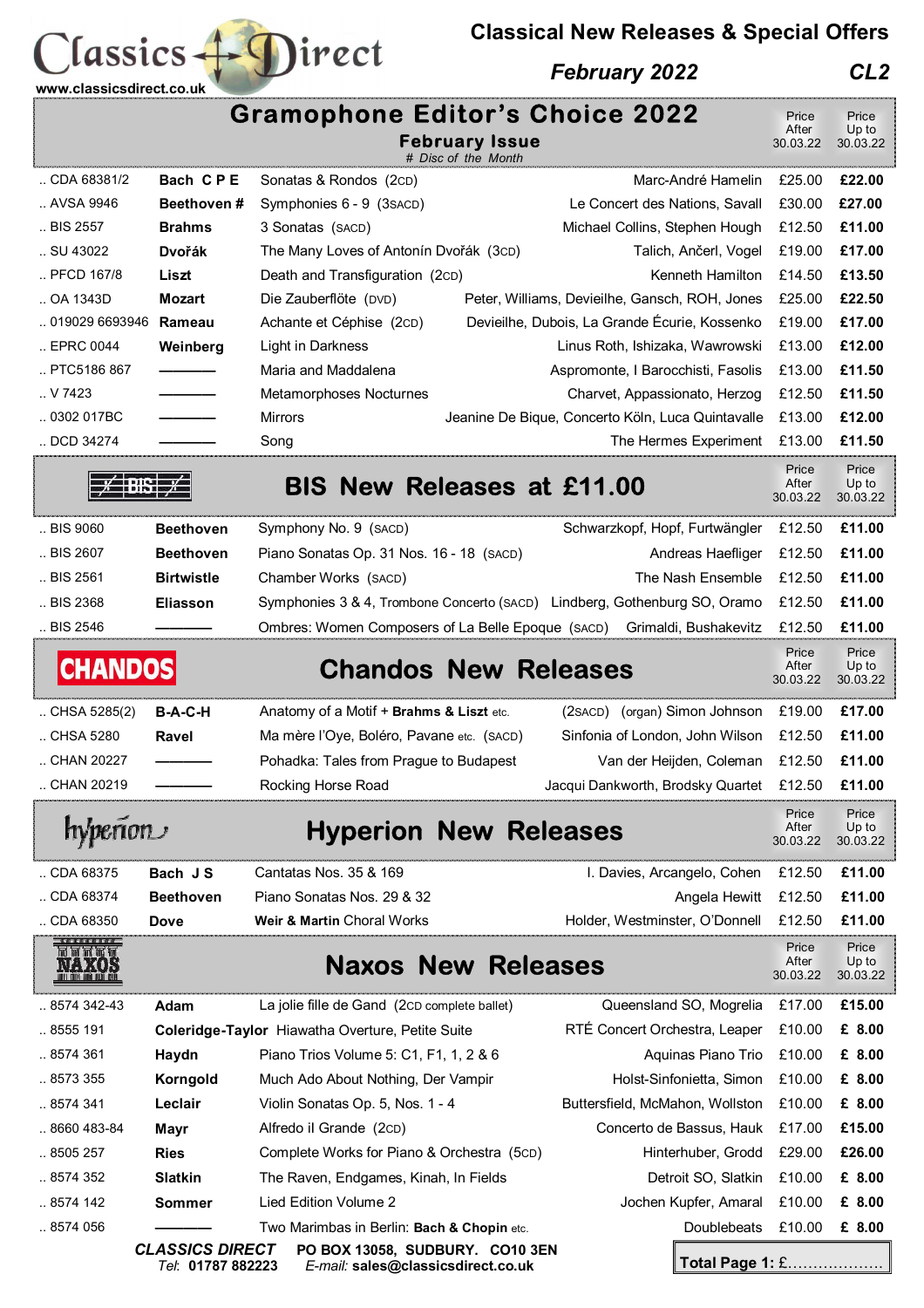| — <sup>Deutsche</sup><br>Ərammophon | <b>DECCA</b>     | Decca & DG New Releases                          |                                               | Price<br>After<br>30.03.22 | Price<br>Up to<br>30.03.22 |
|-------------------------------------|------------------|--------------------------------------------------|-----------------------------------------------|----------------------------|----------------------------|
| .4852731                            | <b>Beethoven</b> | Diabelli Variations                              | Mitsuko Uchida                                | £12.50                     | £11.00                     |
| 486 2083                            | <b>Bruckner</b>  | Symphonies Nos. 1 & 5 (2cD)                      | Gewandhaus Leipzig, Nelsons                   | £17.00                     | £16.00                     |
| 485 1583                            |                  | The Stereo Years (88CD)                          | <b>Ernst Ansermet</b><br>25/02/22             | 250.00                     | 230.00                     |
| 486 1940                            |                  | America                                          | Zürcher Kammerorchester, Daniel Hope (violin) | £12.50                     | £11.50                     |
| .4860915                            |                  | Complete DG & Philips (84CD + 4BLU RAYS)         | The Conductor: Boulez                         | 190.00                     | 175.00                     |
| 486 1724                            |                  | Nightscapes for Harp                             | Magdalena Hoffmann                            | £12.50                     | £11.50                     |
| 485 2060                            |                  | Complete Argo Recordings (20cD) 25/02/22         | King's College Choir, Cleobury                | £80.00                     | £75.00                     |
| 485 1589                            |                  | Complete Philips Recordings (26cD)               | Zoltán Kocsis                                 | £98.00                     | £90.00                     |
| 486 1466                            |                  | Complete Recordings on DG (10CD + BLU RAY)       | <b>Olivier Latry</b>                          | £54.00                     | £48.00                     |
| 485 1899                            |                  | Complete Philips & DG Cello Recordings           | <b>Heinrich Schiff</b><br>(21CD)              | £76.00                     | £72.00                     |
| 486 2003                            |                  | John Williams: The Berlin Concert (2cD)          | Berlin Philharmonic, Williams                 | £12.50                     | £11.50                     |
| 485 1590                            |                  | Complete Philips Recordings (20cD)               | John Williams & Boston Pops                   | £62.00                     | £54.00                     |
| harmonia<br>mundi                   |                  | <b>Harmonia Mundi New Releases</b>               |                                               | Price<br>After<br>30.03.22 | Price<br>Up to<br>30.03.22 |
| HMM 902442                          | <b>Beethoven</b> | Piano Sonatas 14, 17 & 23                        | Nikolai Lugansky                              | £12.50                     | £11.50                     |
| HMM 902625                          | Lalande          | Grands Motets, Dies Irae, Miserere, Veni Creator | Ensemble Correspondances                      | £12.50                     | £11.50                     |
| HMM 902649                          | <b>Vivaldi</b>   | Leclair & Locatelli Violin Concertos             | De Swarte, Les Ombres                         | £12.50                     | £11.50                     |

|  |  |  |  | <b>Warner &amp; Erato New Releases</b> |
|--|--|--|--|----------------------------------------|
|--|--|--|--|----------------------------------------|

.. HMM 905330 **————** Ice Land: The Eternal Music Clare College Cambridge, Ross £12.50 **£11.50** 

WARNER<br>CLASSICS

W

| WARNER          |
|-----------------|
| <b>CLASSICS</b> |

 $\mathcal{U}$ 

 Price After

30.03.22 30.03.22

Up to

|                                  | $\mathbf{A}$ lau Dalaassa fan Fabrussu, 0000 |                                                       | Price | Price |
|----------------------------------|----------------------------------------------|-------------------------------------------------------|-------|-------|
| $\ldots$ 019029 5037079 —————    | Tormento d'amore                             | Bostridge, Cappella Neapolitana, Florio £12.50 £11.50 |       |       |
| $\ldots$ 019029 6462528 $\ldots$ | Melancholy Island                            | (piano) Maxence Cyrin £12.50 £11.50                   |       |       |
| 019029 6416514 Tchaikovskv       | + Stravinsky Violin Concertos                | Ivanov, Brussels PO, Ogrintchouk £12.50 £11.50        |       |       |
| 019029 6412257 Mozart            | Mozart X 3                                   | Elsa Dreisig, Orchester Basel, Langrée £14.50 £13.00  |       |       |
| 019029 6457821 Mozart            | Complete Piano Sonatas (6cD)                 | Elisabeth Leonskaja £28.00 £26.00                     |       |       |
| 019029 5077600 Mozart            | + Strauss Oboe Concertos                     | Godoy, West-Eastern Divan, Barenboim £12.50 £11.50    |       |       |
| 019029 6370625 Handel            | Dualita                                      | Emoke Barath, Artaserse, Jaroussky £14.50 £13.50      |       |       |
| 019029 6508110 Bach JS           | Goldberg Variations (2cD)                    | (harpsichord) Jean Rondeau £17.00 £15.50              |       |       |
|                                  |                                              |                                                       |       |       |

**New Releases for February 2022**   $A - B$ 

| .6220585               | <b>Abrahamsen</b>                           | Schnee (SACD)                                                         | Lapland CO, Storgårds             | £13.00<br>£12.00       |
|------------------------|---------------------------------------------|-----------------------------------------------------------------------|-----------------------------------|------------------------|
| BR 900638              | Adámek                                      | Musica Viva: Follow Me; Where Are You?                                | Faust, Kožená, Rattle             | £12.00<br>£13.00       |
| SRCD 405               | Alberga                                     | Violin Concertos Nos. 1 & 2 etc.                                      | Bowes, BBC NO Wales, Swensen      | £12.00<br>£13.00       |
| $\ldots$ CC 72876      | Aumann                                      | Chamber Music in the Abbey of St. Florian                             | Ars Antiqua Austria, Letzbor      | £12.00<br>£13.00       |
| ODE 1399-2             | <b>Bacewicz</b>                             | Piano Works                                                           | Peter Jablonski                   | £12.50<br>£11.50       |
| $.$ AP 272             | Bach JS                                     | Berg, Schoenberg & Webern                                             | (piano) Hortense Cartier-Bresson  | £12.00<br>£13.00       |
| $\ldots$ CC 72866      | Bach JS                                     | Sonatas for Violin and Cembalo obbligato                              | Terakado, Bonizzoni               | £12.00<br>£13.00       |
| 19439 903132           | Bach JS                                     | Sei Solo: Sonatas & Partitas (2cD)                                    | (violin) Leonidas Kavakos         | £15.00<br>£14.00       |
| PH 21024               | Bach JS                                     | Kantate 21, 82, 12, 199, Sinfonias (2cD)                              | Staatskapelle Dresden, Herreweghe | £39.00<br>£35.00       |
| $\ldots$ GP 865        | <b>Barmotin</b>                             | Piano Music Volume 2                                                  | Christopher Williams              | £13.00<br>£12.00       |
| . H <sub>C</sub> 21060 | <b>Bartók</b>                               | <b>Enescu &amp; Jianu etc. Romanian Flute Music</b>                   | Krzysztof Kaczka, Akopova         | £12.00<br>£13.00       |
| $\ldots$ C 220043      | <b>Beethoven</b>                            | Piano Concertos, Choral Fantasy (3cD)                                 | Serkin, BRSO, Kubelik             | £21.00<br>£23.00       |
| CCS 44122              | <b>Beethoven</b>                            | Rondino, Wind Octet + Mozart Serenade No.12 K388                      | <b>MIB Wind Ensemble</b>          | £12.00<br>£13.00       |
| ODRCD 414              | <b>Beethoven</b>                            | String Quartets Op. 18/4 & No.13 Op.130                               | Mettis Quartet                    | £11.00<br>£11.95       |
| $\ldots$ 600569        | <b>Beethoven</b>                            | Complete String Quartets (10cD)                                       | Gewandhaus-Quartett               | £16.00<br>£19.00       |
| $\ldots$ IBS 202021    | <b>Bernaola</b>                             | La Celestina (complete Ballet)                                        | Musikene Orkestra Sinfonikoa, Paz | £13.50<br>£12.50       |
| $\ldots$ CYP 8610      | <b>Brahms</b>                               | Clarinet Trio + Berg & Zemlinsky                                      | Ensemble Kheops                   | £13.00<br>£12.00       |
|                        | <b>CLASSICS DIRECT</b><br>Tel: 01787 882223 | PO BOX 13058, SUDBURY. CO10 3EN<br>E-mail: sales@classicsdirect.co.uk |                                   | <b>Total Page 2: £</b> |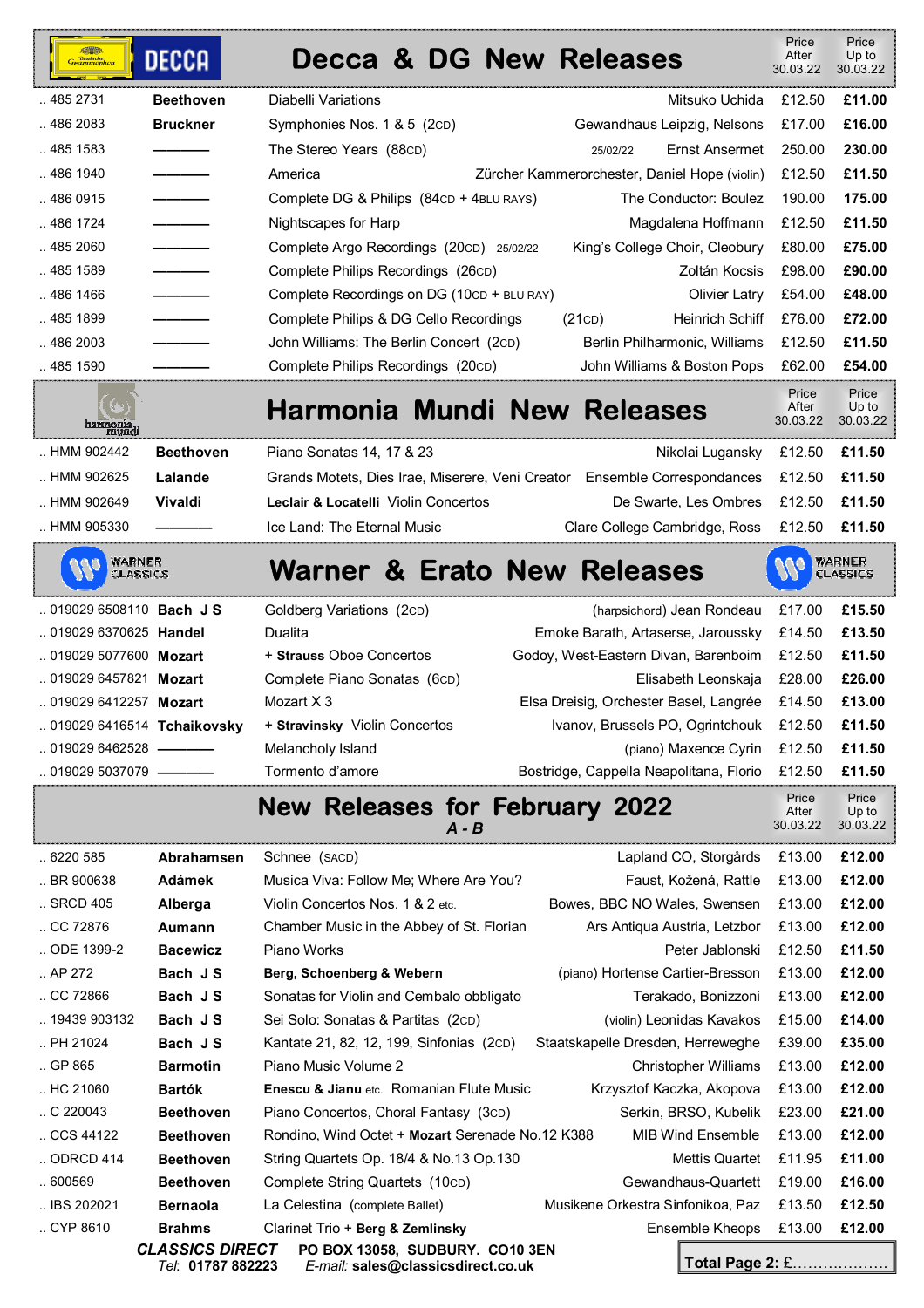|                 |                  | <b>New Releases for February 2022</b>           | $B-S$ |                                                     | Price<br>After<br>30.03.22 | Price<br>Up to<br>30.03.22 |
|-----------------|------------------|-------------------------------------------------|-------|-----------------------------------------------------|----------------------------|----------------------------|
| LBM 038         | <b>Brahms</b>    | Complete Chamber Music (16CD)                   |       | Le Sage, Quatuor Strada etc.                        | £70.00                     | £65.00                     |
| 19439 914122    | <b>Bruckner</b>  | Symphony No. 4                                  |       | Wiener Philharmoniker, Thielemann                   | £12.50                     | £11.00                     |
| MYR 030         | <b>Bruckner</b>  | Symphony No. 7                                  |       | Gürzenich-Orchester Köln, Roth                      | £13.00                     | £12.00                     |
| . C8082         | <b>Bruckner</b>  | Symphony No. 0 "Die Nullte"                     |       | Bruckner Orchestra Linz, Poschner                   | £13.00                     | £12.00                     |
| NIFCCD 638      | Chopin           | Ballade in F major, Piano Concerto E minor      |       | Bruce Liu, Warsaw PO                                | £13.00                     | £12.00                     |
| LDV 110         | <b>Debussy</b>   | + Murail Révolutions                            |       | François-Frédéric Guy                               | £13.50                     | £12.50                     |
| $\ldots$ C 5463 | Dohnányi         | Concertos - Variations on a Nursery Song        |       | Gülbadamova, Pitrenas                               | £13.00                     | £12.00                     |
| SRCD 394        | Elgar            | Elgar Reimagined                                |       | English String Orchestra, Wallfisch, Woods          | £13.00                     | £11.50                     |
| TOCC 0637       | <b>Eller</b>     | Complete Piano Music Volume 8                   |       | Sten Lassmann                                       | £13.00                     | £12.00                     |
| GRAM 98025      | <b>Erkin</b>     | + Khachaturian Piano Concertos                  |       | Onay, Bilkent SO, Serebrier                         | £13.50                     | £12.50                     |
| CDS 7923        | Galuppi          | 8 Sonatas for Harpsichord and Organ             |       | Luigi Chiarizia                                     | £13.00                     | £12.00                     |
| V 7159          | Gervasoni        | Pesson & Poppe String Quartets (3cD)            |       | Quatuor Diotima                                     | £26.00                     | £24.00                     |
| SND 22020       | Glass P          | String Quartets 8 & 9 "King Lear"               |       | <b>Tana Quartet</b>                                 | £13.50                     | £12.50                     |
| 999 1642        | Gubaidulina      | <b>Orchestral Works</b>                         |       | Radio-Philharmonie Hannover des NDR, Kalitzke, Klee | £ 8.50                     | £ 8.00                     |
| SIGCD 580       | <b>Gunning</b>   | Concerto for Guitar & Orchestra etc.            |       | RPO, Gunning, Ogden                                 | £12.50                     | £11.50                     |
| PTC5186 965     | Handel           | Apollo e Dafne & Armida abbandonata             |       | Lewek, Il Pomo d'Oro, Corti                         | £13.00                     | £12.00                     |
| RIC 437         | Handel           | Semele (3CD)                                    |       | Millenium Orchestra, Alarcón                        | £33.00                     | £30.00                     |
| ALPHA 688       | Haydn            | Haydn 2032, Volume 11: Au goût parisien         |       | Kammerorchester Basel, Antonini                     | £13.00                     | £11.50                     |
| ALPHA 774       | Haydn            | 2032, Vols.1 - 10: The Symphonies (10cD)        |       | Kammerorchester Basel, Antonini                     | £38.00                     | £35.00                     |
| ELQ 484 3214    | Haydn            | Symphonies (15cD)                               |       | ASMF, Marriner                                      | £50.00                     | £42.50                     |
| TOCC 0634       | Howe, Mary       | Songs and Duets                                 |       | Maina, Leach, Dibbern                               | £13.00                     | £12.00                     |
| ACD 22834       | <b>Jancourt</b>  | Paris 1847: Music of Eugene Jancourt            |       | Lussier, Paquette-Roy, Bergeron                     | £13.00                     | £12.00                     |
| CKD 677         | <b>Jenkins</b>   | Four-Part Consorts                              |       | Phantasm                                            | £13.00                     | £11.50                     |
| ODE 1388-2      | Keniņš           | Symphonies 5 & 8; Aria                          |       | Apkalna, Latvian NSO, Poga                          | £12.50                     | £11.50                     |
| GP 895          | Komitas          | Songs - Arranged for Piano by Sargsyan          |       | Yulia Ayrapetyan                                    | £13.00                     | £12.00                     |
| LMIC 133        | Lācis            | Piano Concerto, Latvian Symphony                |       | Liepāja SO, Eglina, Lakstigala                      | £13.00                     | £12.00                     |
| GCD 924206      | Leclair          | Concerti per Violon Opp. 7 & 10                 |       | Schayegh, La Cetra Barockorchestrer Basel           | £13.00                     | £12.00                     |
| DUX 1762        | Łukaszewski      | Symphonies Nos. 3 & 6                           |       | Mikołajczyk-Niewiedział, Błaszczyk                  | £13.50                     | £12.50                     |
| CVS 053         | Lully            | Le Bourgeois Gentilhomme                        |       | La Poème Harmonique, Dumestre                       | £13.50                     | £12.50                     |
| CVS 059         | Lully            | <b>Miserere</b>                                 |       | Les Épopées, Fuget                                  | £13.50                     | £12.50                     |
| LDV 100         | <b>Mahler</b>    | + Schoenberg Jugendstil: Transcriptions         |       | (piano) Beatrice Berrut                             | £13.50                     | £12.50                     |
| ONYX 4230       | Mendelssohn      | Violin Concerto, Violin Sonata etc.             |       | Dumay, Orpheus CO, Fournel                          | £13.00                     | £12.00                     |
| MIR 594         | Mendelssohn      | Fanny & Felix Mendelssohn Piano Trios           |       | Trio Chausson                                       | £13.00                     | £12.00                     |
| RES 10296       | <b>Moeran</b>    | <b>Chamber Music</b>                            |       | <b>Fidelio Trio</b>                                 | £13.00                     | £12.00                     |
| SWR 19113CD     | <b>Mozart</b>    | Violin Concertos, Adagio K261, Rondo K373 (2cD) |       | Shaham, SWR, McGegan                                | £20.00                     | £18.00                     |
| . A497          | <b>Mozart</b>    | The Milanese Quartets (2cD)                     |       | VenEthos Ensemble                                   | £25.00                     | £22.50                     |
| ALPHA 784       | Pergolesi        | Stabat Mater + Haydn 49                         |       | Devos, Charvet, Le Concert de la Loge, Chauvin      | £13.00                     | £11.50                     |
| AE 11311        | Praetorius H     | Organ Works (2SACD)                             |       | Léon Berben                                         | £27.00                     | £26.00                     |
| AV 2490         | Raff             | Complete Works for Cello & Piano                |       | Christoph Croisé, Shevchenko                        | £12.50                     | £11.50                     |
| CVS 054         | Rameau           | Les Paladins (3cD)                              |       | Piau, La Chapelle Harmonique, Tournet               | £35.00                     | £32.00                     |
| BRILL 96255     | <b>Rudnev</b>    | Music for Guitar (3cD)                          |       | Bergutov, Mityakov, Rudnev                          | £10.95                     | £10.00                     |
| PCL 10247       | Saint-Saëns      | Piano Music                                     |       | Maria Stembolskaya                                  | £13.00                     | £12.00                     |
| BZ 1047         | Saint-Saëns      | Phryné (CD + book)                              |       | Concert Spirituel, Niquet                           | £33.00                     | £31.00                     |
| AP 283          | <b>Scarlatti</b> | Scarlatti to Scarlatti (2cD)                    |       | (piano) Giulio Biddau                               | £15.50                     | £14.50                     |
| MIR 588         | <b>Schubert</b>  | Complete String Quartets (5cD)                  |       | Modigliani Quartet                                  | £32.00                     | £30.00                     |
| LDV 93          | <b>Schubert</b>  | Piano Sonatas D840 & D960                       |       | Jean-Marc Luisada                                   | £13.50                     | £12.50                     |
| ORC 100192      | <b>Schubert</b>  | On Tape: Impromptus & Moments Musicaux          |       | Edna Stern                                          | £13.00                     | £12.00                     |
| $\ldots$ CR 063 | <b>Schubert</b>  | Die schöne Müllerin                             |       | Jamie W. Hall, Paul Plummer                         | £13.50                     | £12.50                     |
| ALPHA 854       | <b>Schubert</b>  | Winterreise                                     |       | Benjamin Appl, James Baillieu                       | £13.00                     | £11.50                     |
| BR 900528       | <b>Schubert</b>  | Schubertiade                                    |       | Landshamer, Zeyen, Arman                            | £13.00                     | £12.00                     |
| AVI 8553 204    | Schumann         | + R. Strauss Melodramas                         |       | Isabelle Vogt, Lars Vogt                            | £13.00                     | £12.00                     |

*CLASSICS DIRECT* **PO BOX 13058, SUDBURY. CO10 3EN**  *Tel*: **01787 882223** *E-mail:* **sales@classicsdirect.co.uk**

**Total Page 3:** £……………….

Ĩ